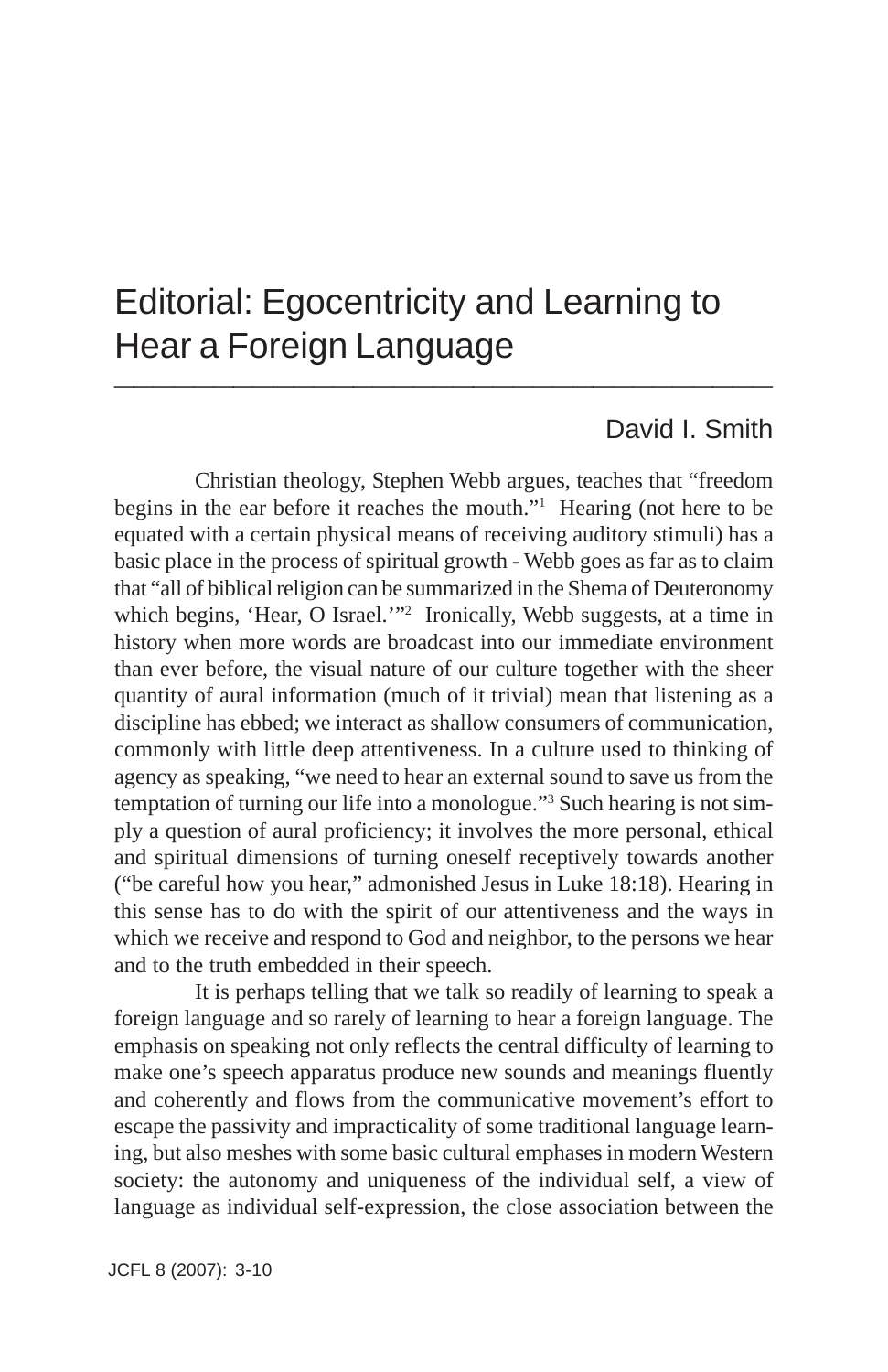quest for voice and the quest for personal power, and a social environment that foregrounds persuasion and ties many kinds of success to getting one's message across. Little wonder that we intuitively prioritize speaking over hearing when we talk about what it is to learn a foreign language.

Consider some of the consequences, however, of an instinctive tendency to think of language learning in terms of the empowerment of our own voice and to think less readily of what we need to hear and of that to which we have been deaf. In one Christian school that I visited recently, the Spanish department had articulated its vision as being "to break down barriers of language and culture in order to communicate God's love to people around you." This seems admirable, as far as it goes. I was shown copies of a questionnaire on which secondary students were asked whether their Spanish classes had in fact prepared them to realize this vision. The responses all focused on speaking, many on telling. There were many variants on the comment that learning Spanish made it possible to tell more people about Jesus (sometimes with the apparent assumption that God's love would not spread beyond the English-speaking world if other languages were not studied). One student disingenuously crystallized what was bothering me as I read through the responses, writing: "because I can speak their language, now they can understand me better." Another wrote about attempts to converse during a mission trip that "they eventually got my main points." A third wrote that being able to speak another people's language makes them "respect you more." With one or two notable exceptions, these students' responses reflected little concern for learning *from* Spanish speakers, little awareness of what Spanish speakers might have to teach *them* about the love of God, and little attentiveness to Spanish speakers as more than needy recipients of their meanings.

This rightly concerned the Spanish teachers in the school, and we worked together to design strategies for reframing the students' experience of learning Spanish as a part of Christian education. The pattern of the students' responses shows a breakdown in the emphasis in Christian spirituality noted by Webb – the often noted relationship between sin and selfabsorption, the connection between salvation and vulnerability to a voice from outside oneself, and the kind of attentiveness to others enjoined by the central commandment to "love your neighbor as yourself" (Luke 10:27). Christian faith combined with the assumption of the self as an autonomous speaker easily loses its ear for the other.

Of course the kind of hearing that Webb has primarily in mind is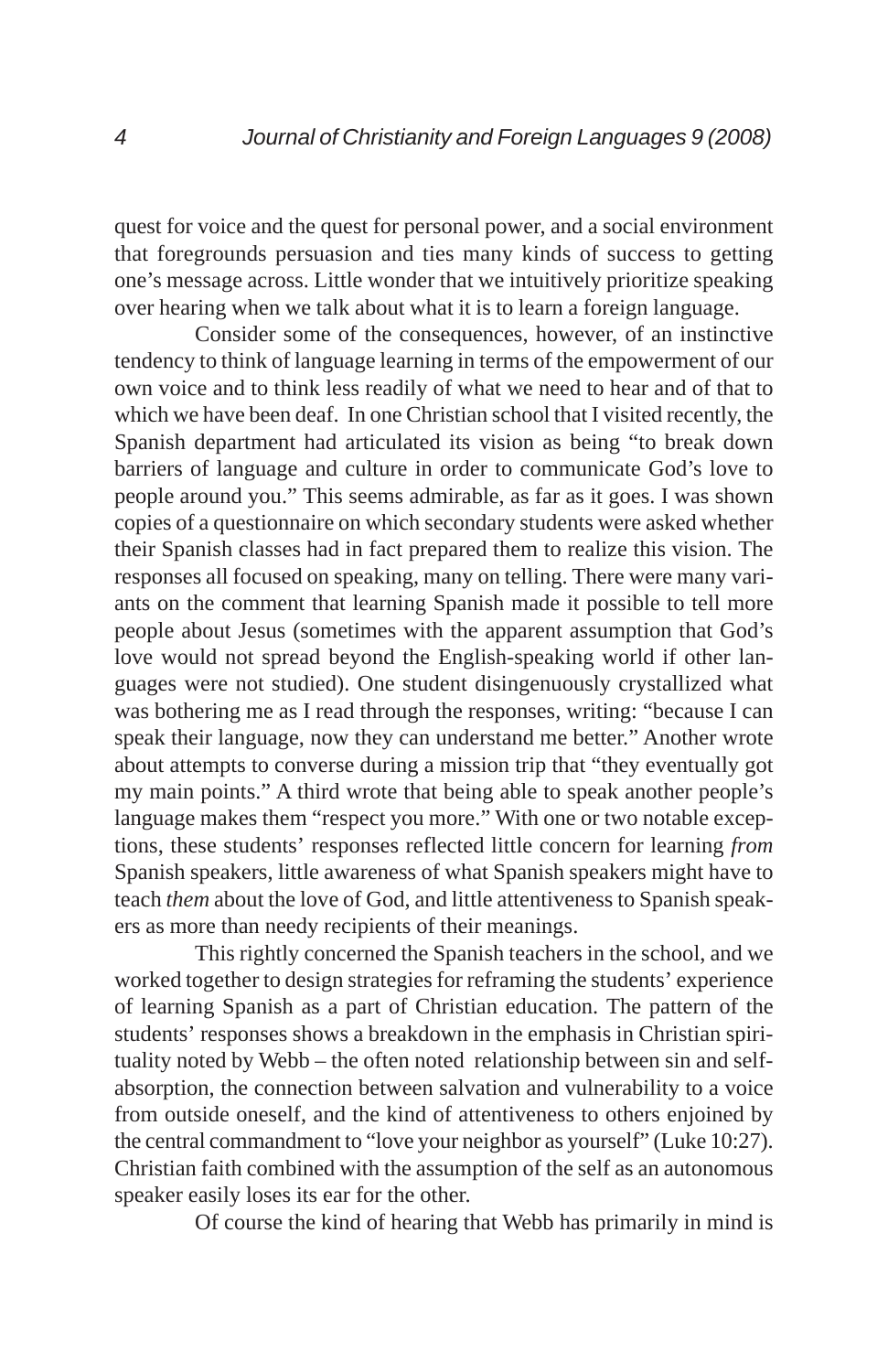#### *Editorial*

hearing the voice of God in preaching and in Scripture, but the question of basic posture leaks past those boundaries. Gerald Bruns, describing Martin Luther's hermeneutics as presupposing "a relationship to the Scriptures that is not a grammarian's relationship to a textual object but that of a listener to a voice,"4 explores the broader relationship to language that this hermeneutic suggests. He comments:

> Of course, we imagine that in learning a language, for example, we come to master it, to appropriate it and make it our own. This instrumental view is, so to speak, our natural (or at all events modern) attitude toward language. But an experience with language turns this attitude upside down. Appropriation is no longer an act that we perform, but an event in which we are taken up and which brings us out into the open, exposes us to what we cannot control, to words and things exceeding the grasp of our concepts…An experience with language turns us into something other than speaking subjects; it takes us out of the propositional attitude in which we assert our mastery over words and things and resituates us in an attitude of listening.

Language, in other words, resists our efforts to make it a mere object of our instrumental designs. Language envelops and sustains our selfhood, and learning new languages to any degree of depth invites changes that touch upon our selfhood, not merely new competencies for achieving pre-established aims.

Mikhail Bakhtin likewise (if in a different theoretical context) points to the primacy of hearing in our experience of language:

> … no speaker is an autonomous originator, for any speaker is himself [sic] a respondent to a greater or lesser degree. He is not, after all, the first speaker, the one who disturbs the eternal silence of the universe. And he presupposes not only the existence of the language system he is using, but also the existence of preceding utterances—his own and others'—with which his given utterance enters into one kind of relation or another (builds on them, polemicizes with them, or simply presumes that they are already known to the listener). Any utterance is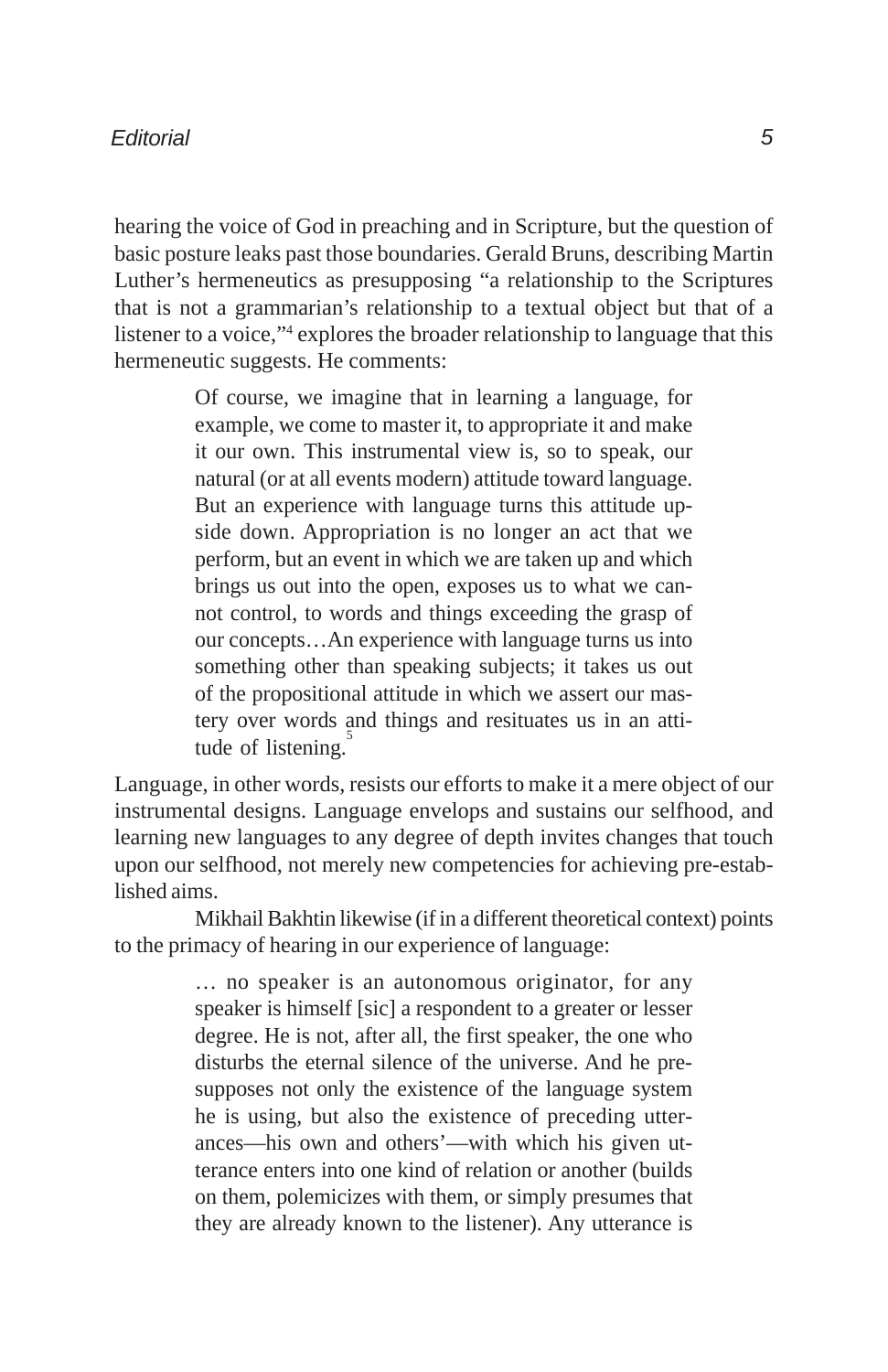a link in a very complexly organized chain of other utterances.<sup>6</sup>

We only speak, Bakhtin points out, using words (and phrases and entire genres) that have already passed through the mouths of others, that have already been loaded with denotative and connotative meaning, that were not our inventions yet make it possible for us to speak at all. Our development as speaking selves has its roots in the speech of others and is always deeply indebted from the very beginning ("What do you have that you did not receive?" asks Paul in 1 Corinthians 4:7).

When we approach the learning of a second language, we do so having already gained some linguistic competency and power. The question of hearing before speaking has become an ethical one, a question of the quality of attentiveness that we accord to speakers of other languages before we visit our own speech upon them. Bakhtin suggests elsewhere that this quality of attentiveness, together with the love that can sustain it, is a key element in the ability to understand human realities:

> The valued manifoldness of Being as human ... can present itself only to loving contemplation ... Lovelessness, indifference, will never be able to generate sufficient attention to slow down and *linger intently* over an object, to hold and sculpt every detail and particular in it, however minute ... An indifferent or hostile reaction ... always ... impoverishes and decomposes its object.

If Bakhtin is correct then if a learner is to encounter the "valued manifoldness" present in the experiences of members of another culture and language community, the development not merely of proficiency, but also of loving attentiveness, will be a prerequisite.

In the language classroom we deal with both language samples (fragments of possible speech broken down for analysis and practice) and with language as utterance (extracts of varying length of the language of actual others, ranging from recordings of spontaneous oral utterances to highly wrought texts of various kinds). It is therefore necessary to attend not only to the ways in which an experience of a new language can reshape our sense of possibility, but also to the manner in which we will attend to what fellow humans (within and beyond the classroom) have to say, what we will draw from it, what kind of *hearers* we will be. The rhetoric that has surrounded much contemporary language education, with its emphasis on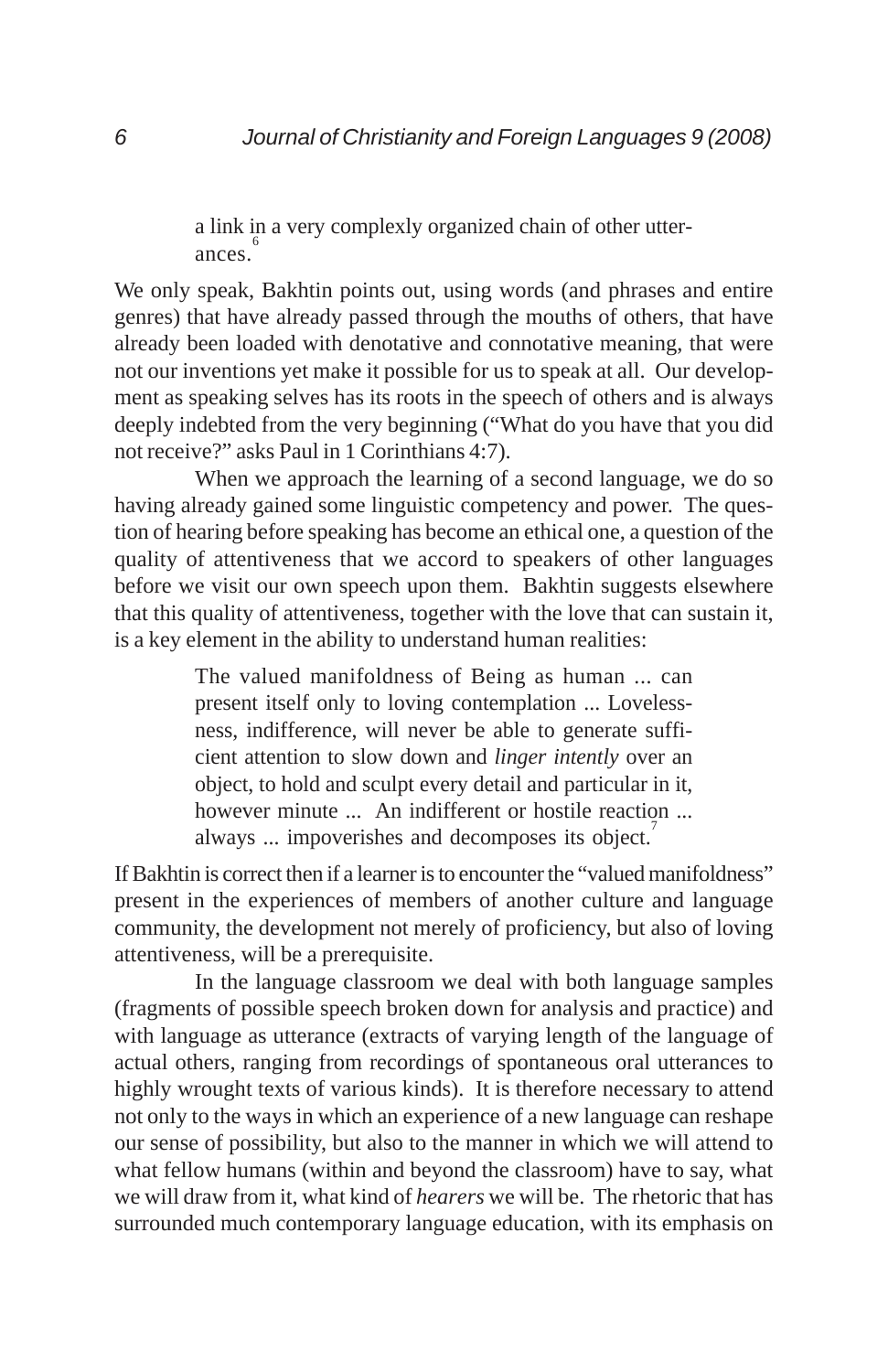#### *Editorial*

learning languages for increased personal profit, pleasure and power, tends, I suggest, to relegate this question to secondary importance. This makes it necessary to be intentional about considering what changes would result in our pedagogy, our course content, our ideas of successful outcomes, and the ways in which we present and explain these to students if we placed central value on learning to *hear* members of the target culture, rather than on making sure they can hear what we have to say.

One of the goals that I have articulated to myself for my secondyear German sequence is that every student by the end of the year would have heard a German-speaker (whether in person or through a text) say something to them that causes them to change their life. This has in part guided my choice of texts and materials for the course. I have turned to material such as the oral history of an elderly German housewife, poems such as Bonhoeffer's "Who am I?" or Enzensberger's "Middle Class Blues", or songs such as "Wenn du schlaefst" by the Söhne Mannheims (and its accompanying video, a poignant visual plea to attend to the suffering of children worldwide). Such texts allow me to model my own efforts to hear the call of truth as embodied in a German voice, and to listen to student responses. I do not expect that any given choice of text will yield automatic impact (in surveys of students asking which texts have been the most and the least helpful, I have consistently found that most of the texts appear in both categories – one person's most significant learning experience of the semester was another's disposable moment; I have started sharing this fact with students). But when I get students asking me if a Bonhoeffer poem is available in English, because they think their friends need to read it, or telling me that they have come to admire the elderly Adaline Kelbert from Hamburg and hope that they are like her when they are old, it seems as if we are on the right track.

One strand in the texts chosen has been a deliberate inclusion of suffering of various kinds – something largely absent from many textbooks. Returning to Webb's exploration of voice and hearing, we find him discussing the nature of God's listening:

> God's hearing is not only perfect but also perfectly moral. When God tells the Hebrews not to abuse widows and orphans, God declares, "If you do abuse them, when they cry out to me, I will surely heed their cry" (Exod. 22:23)…The Bible repeatedly depicts God as hearing the cries of those who are victims of injustice (Gen 18:20-21;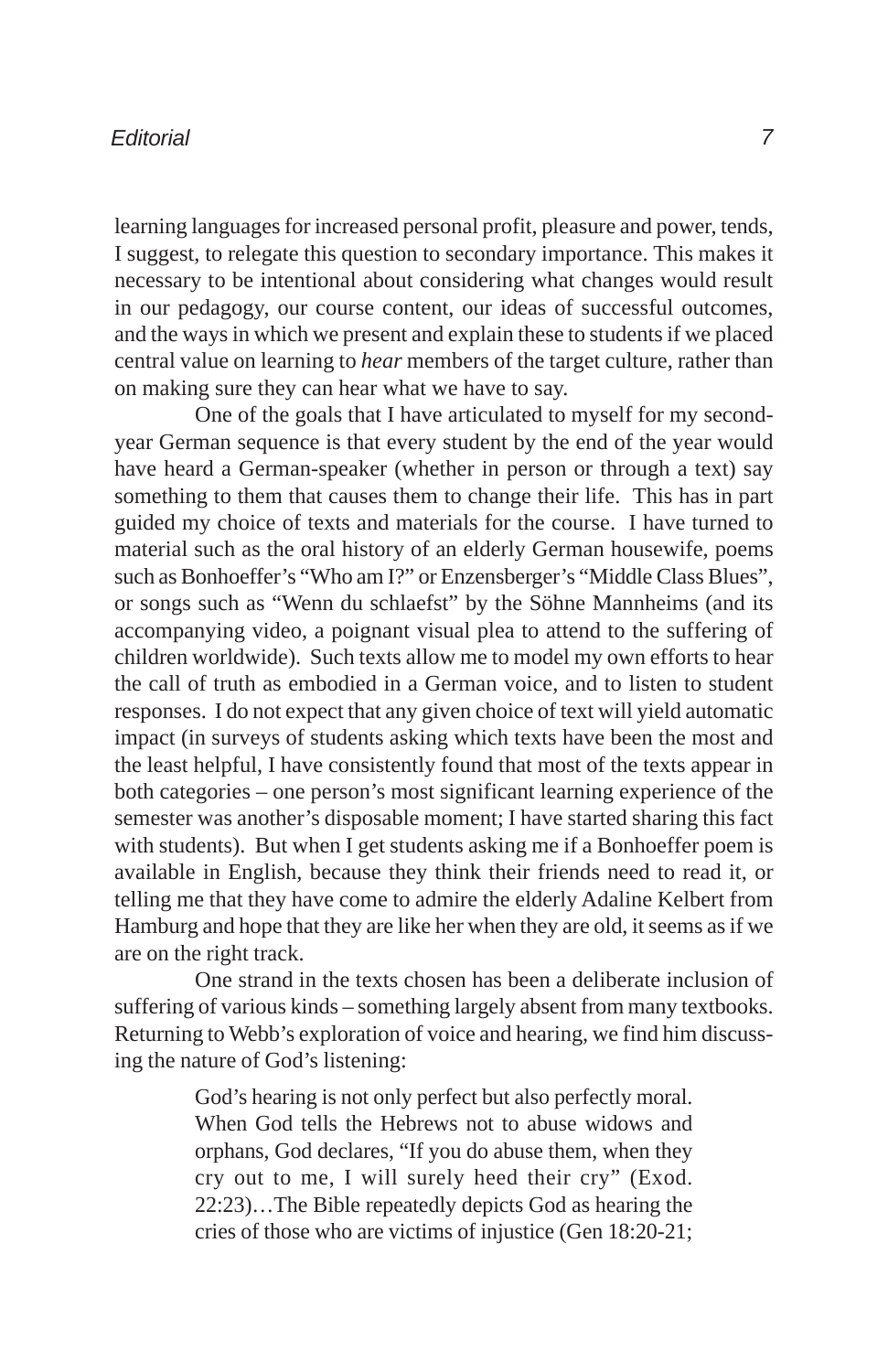Exod. 3:7; 15:24-25; 22:7; Num. 20:16; Judg. 10:12; Ps. 12:5; Isa 19:20; and on and on). What is remarkable is not just that the biblical writers think of God as having perfect hearing but that God seems to be more sensitive to the loud and high-pitched sounds of suffering than to other tones of the human voice.<sup>8</sup>

If this is how God hears, and we are called to be imitators of God, then this is how we need to learn to hear. This awareness, too, can inform what goes on in language education. It not only helps to frame some of the textual choices mentioned already, but can point us toward outcomes beyond the classroom that can be intentionally pursued. I have previously described in these pages an incident in which one of my German students called me from Germany to relate how he had been able to be of comfort to a newly unemployed German whom he encountered on a bus simply by listening to him with a sympathetic ear for the duration of the bus journey.<sup>9</sup> He ascribed his motivation for choosing to lend an ear to brief discussion of the Shema, "Hear, O Israel," in German class a year earlier. I submit that this is a kind of learning success not measured on proficiency scales, one that, to be sure, depended on the proficient ability to process German (nothing that I have said negates that need), but also went beyond it to a quality of personal attentiveness whose realization seemed to bear some relationship to conscious pursuit of it during our time together in class.

The autonomous self tends to prefer the stance of masterful speaker to that of vulnerable hearer. The path to spiritual growth and the need to approach our neighbor with loving attentiveness are bound up with hearing. Something that runs counter to our basic egocentricity is unlikely to take deep root if we do not seek it intentionally. I suggest that these are matters deserving our sustained attention

### Introduction to Volume 8

The papers in this eighth volume of the Journal of Christianity and Foreign Languages cover, as ever, a range of concerns and interests, although this year's submissions showed definite numerical bias toward French. Terry Osborn's plenary address from the 2006 NACFLA conference at Baylor University opens the volume. In it, he reprises the argument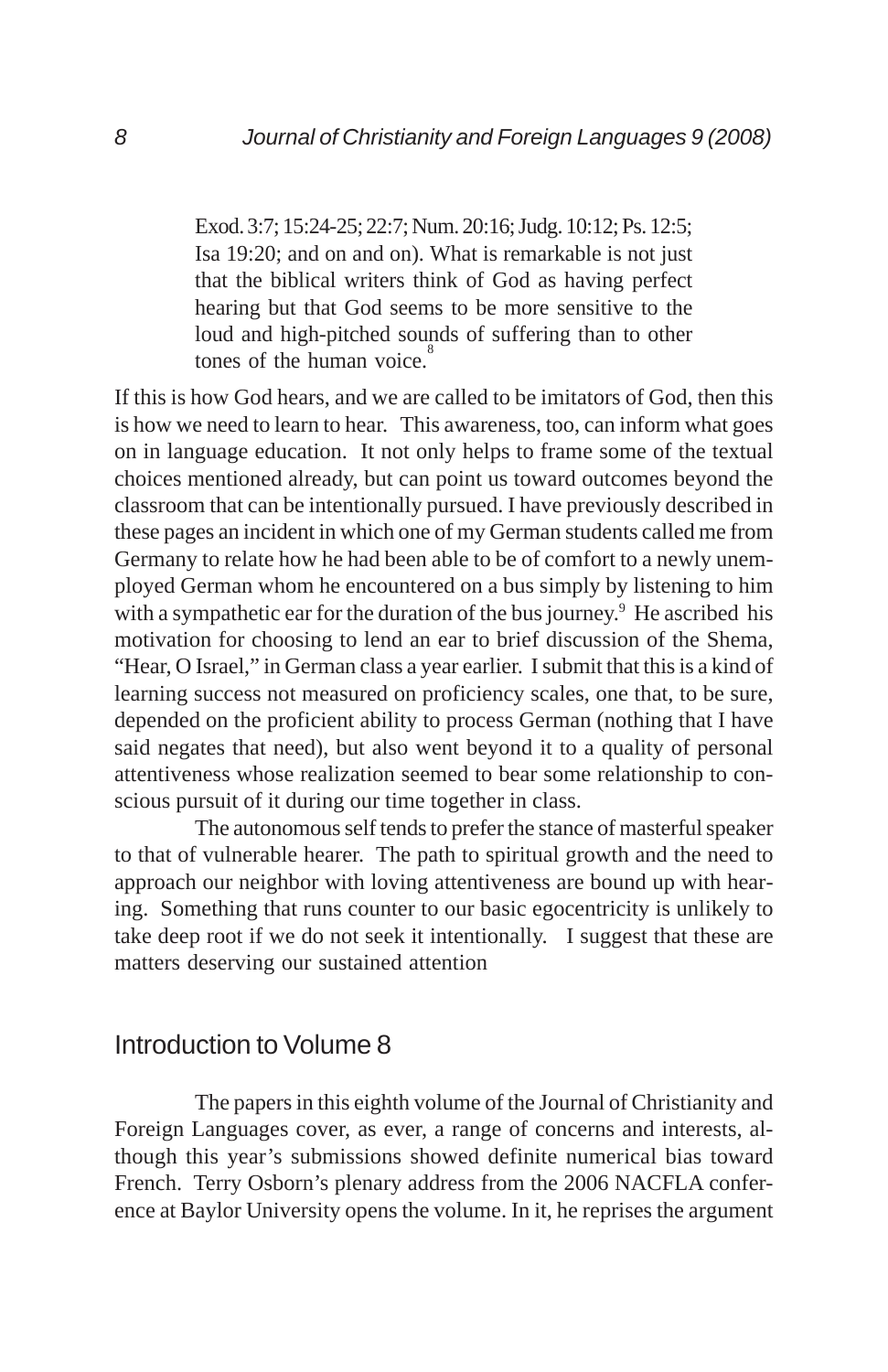of his 2006 book on *Teaching World Languages for Social Justice*. The dominance of marketplace ideologies in our thinking about the role and justification of world language education has, he argues, made it all but impossible to construct a robust educational rationale for language learning. Such a rationale would, he suggests, need to be based in our responsibility to our fellow humans rather than in utilitarian claims. The two papers that follow share a focus on Corneille's play Polyeucte. With its focus on theological questions, this play has drawn more attention in the pages of this journal (with Hadley Wood's 2001 paper preceding these latest discussions) than any other single author or work. Leonard Marsh examines how the portrayal of space in the play relates to the treatment of Jansenist and Molinist conceptions of grace. Matthew Motyka follows this with a consideration of the relationship between Polyeucte's Christian conversion and classical modes of heroism, and between the political and religious dimensions of the play. Kelsey Haskett continues the focus on French literature in her paper on George Sand, in which she describes how spiritual and feminist themes and motifs interweave in the novel *Indiana*.

The forum contains three short pieces, each addressing an important issue. Mary Buteyn, using examples from student visits to Germany, considers how students' Christian identity should be expressed during visits to the target culture, and the complexities involved in such expression. James Wilkins relates how he redesigned the assessment practices in an intermediate French course in order to achieve a more just evaluation of student proficiency in French. Finally, Lindy Scott presents a denominational resolution on the question of immigration, thereby providing an example of how theology is being brought to bear upon a question of continuing relevance to language educators. The journal concludes with a review of Chris Anderson's account of his experiences as a Christian teacher of literature at a public university.

Contributors to the journal continue to open up fresh aspects of the complex relationship between Christianity and the teaching of world languages and literatures. Their work will find its completion in the attentiveness and response of you, its readers.

*David I. Smith and Dianne Zandstra*